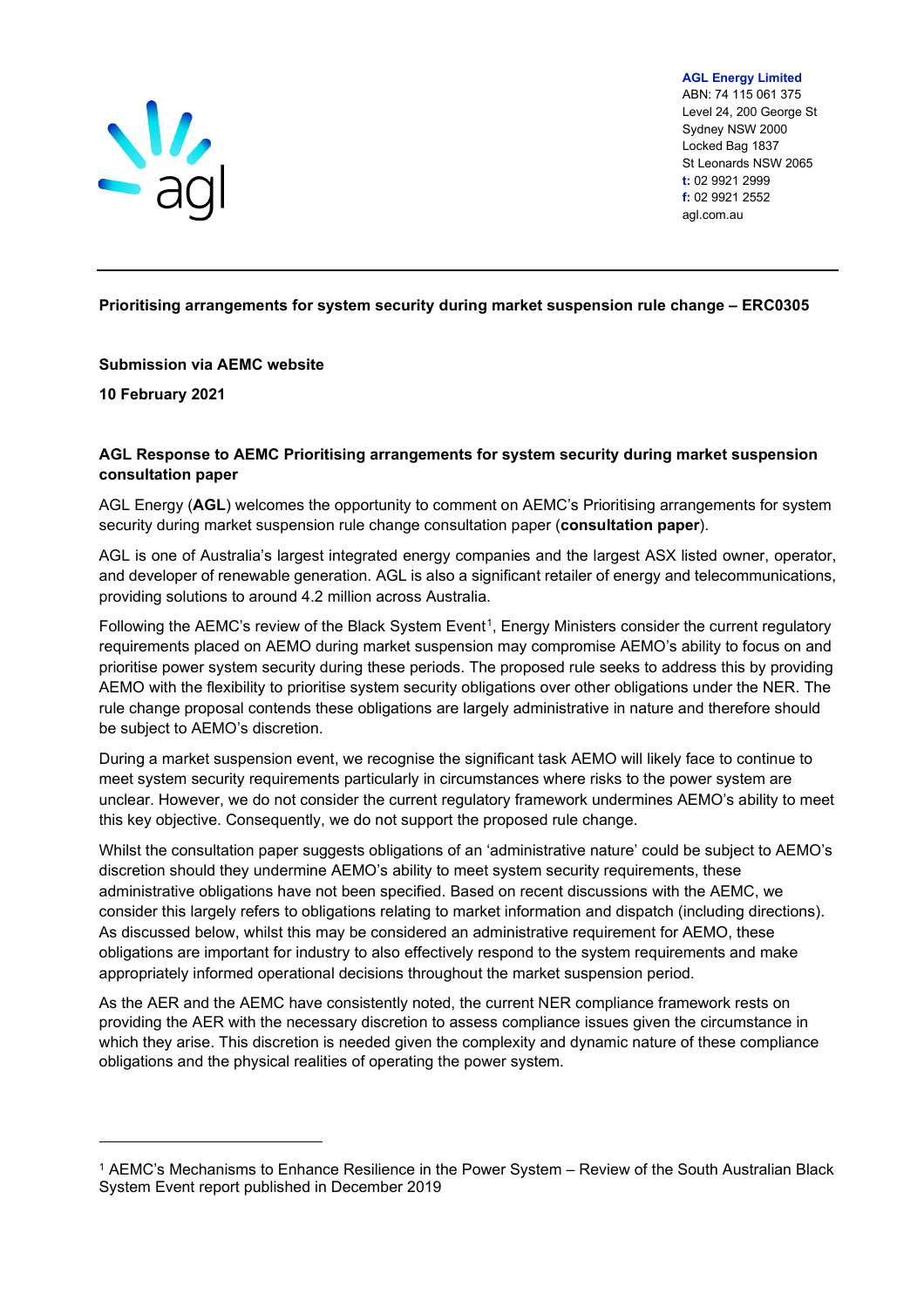

Like other NEM participants, AEMO should be subject to the same level of scrutiny. As evident in the AER's compliance assessment<sup>[2](#page-1-0)</sup>, the AER had regard to the circumstances at the time and appropriately considered AEMO's overarching obligation to meet system security requirements during market suspension.

We therefore do not consider it is appropriate for AEMO to be provided with this additional flexibility during market suspension unless the AEMC appropriately assesses the impact the obligation has on industry participants and how it compromises AEMO's ability to meet system security requirements during market suspension.

As discussed below, we consider three key factors should be considered; the importance of the obligation for registered participants (and ultimately system security), whether the burden can be alleviated through alternative arrangements, and whether in the case of market suspension the obligation can be amended to alleviate the administrative burden whilst still preserving the obligation objectives.

## **The importance of these obligations for registered participants**

When the spot market is suspended, the market is still settling through an alternative mechanism as set out under cl 3.14.5 in the NER. How AEMO ultimately dispatches generation is also at AEMO's discretion depending on the circumstances.

Express provisions relating to market suspension are currently drafted within the broader context of AEMO continuing to meet key information and procedural requirements that facilitate the options available to AEMO when carrying out system operations and dispatch requirements during market suspension. Importantly this includes cl 4.3.1 which clearly sets out AEMO's responsibilities regarding power system security.

During this time, Market Participants have a heightened reliance on AEMO information to ensure plant availability is appropriate and when plant operation must change. A crucial feature of this framework is to provide Market Participants with the necessary information and regulatory framework to enable them to make informed decisions about how to engage with this alternative market arrangement.

The AEMC should therefore consider how these obligations, whilst an administrative requirement for AEMO, contribute to ensuring system requirements are met by registered participants.

#### **Is the administrative burden avoidable?**

As noted by the AEMC, following the Black System Event, AEMO has undertaken a number a changes to improve systems and processes during market suspension. We agree with the AEMC that following these changes the administrative burden may have been significantly reduced. We consider the issue is now significantly overstated. Furthermore, these changes demonstrate the administrative burden can be reduced through internal improvements rather than additional regulatory flexibility.

We also note that the administrative burden may also be caused by the complexity of the dispatch arrangements in place during market suspension. The AEMC should also consider if a simplified arrangement, such as only issuing directions during critical periods of market suspension, can also alleviate any administrative concerns.

<span id="page-1-0"></span> $2$  AER Black system event compliance report – Investigation into the pre-event, system restorations and Market Suspension aspects surrounding the 28 September 2016 event